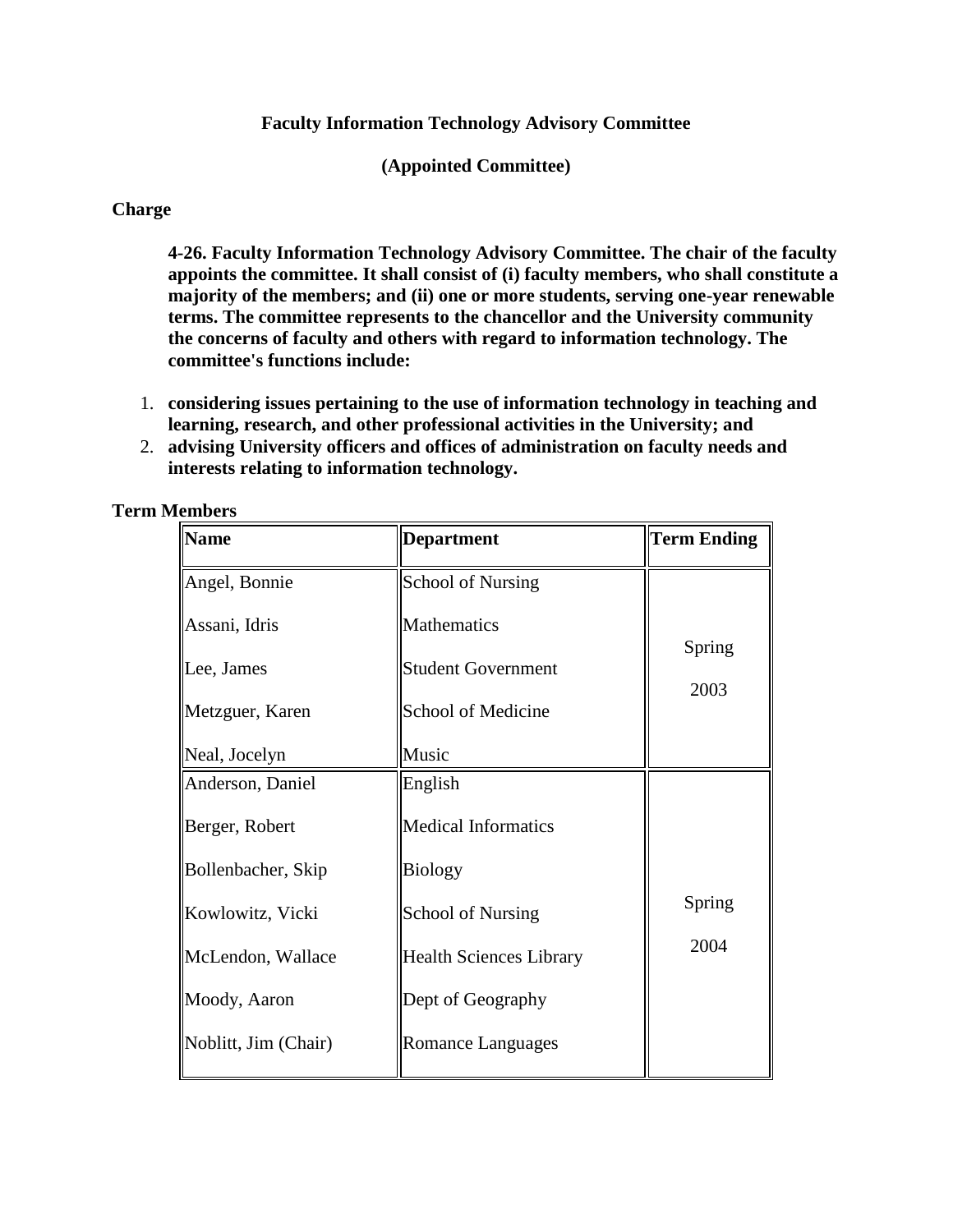| Redman, Richard    | <b>School of Nursing</b> |            |
|--------------------|--------------------------|------------|
| Smith, John        | Computer Science         |            |
| Strauss, Diane     | Davis Library            |            |
| Janda, Laura       | <b>Slavic Languages</b>  |            |
| Newby, Greg        | <b>SILS</b>              | Spring     |
| Stewart, John      | Economics                | 2005       |
| Turner, Craig      | Dramatic Art             |            |
| Englebardt, Sheila | <b>School of Nursing</b> | Ex Officio |
| Estroff, Sue       | <b>Faculty Council</b>   |            |

# **Staff Members**

| Carl, Linda                   | Office of the Provost                            | lcarl@email.unc.edu     |
|-------------------------------|--------------------------------------------------|-------------------------|
| Casile, Lori                  | <b>Information Technology</b><br><b>Services</b> | lori_casile@unc.edu     |
| Evans, Libby                  |                                                  | uevans@email.unc.edu    |
|                               | Admin. Information Service                       |                         |
| Henshaw, Bob                  |                                                  | bhenshaw@unc.edu        |
|                               | Center for Instructional                         |                         |
| Loewenthal, Norm   Technology |                                                  | norm loewenthal@unc.edu |
| Peed-Neal, Iola               |                                                  |                         |
|                               | Continuing Education                             | iola@email.unc.edu      |
| Peterson, Rick                |                                                  |                         |
|                               | Center for Teaching $\&$                         | rick_peterson@unc.edu   |
| Thomas, Kathy                 | Learning                                         |                         |
|                               |                                                  | kdt@email.unc.edu       |
|                               | Office Arts & Sciences Info.                     |                         |
|                               | Serv.                                            |                         |
|                               |                                                  |                         |
|                               | Center for Instructional                         |                         |
|                               | Technology                                       |                         |

# **FITAC Annual Report**

# **March 28, 2003**

James Noblitt (Chair)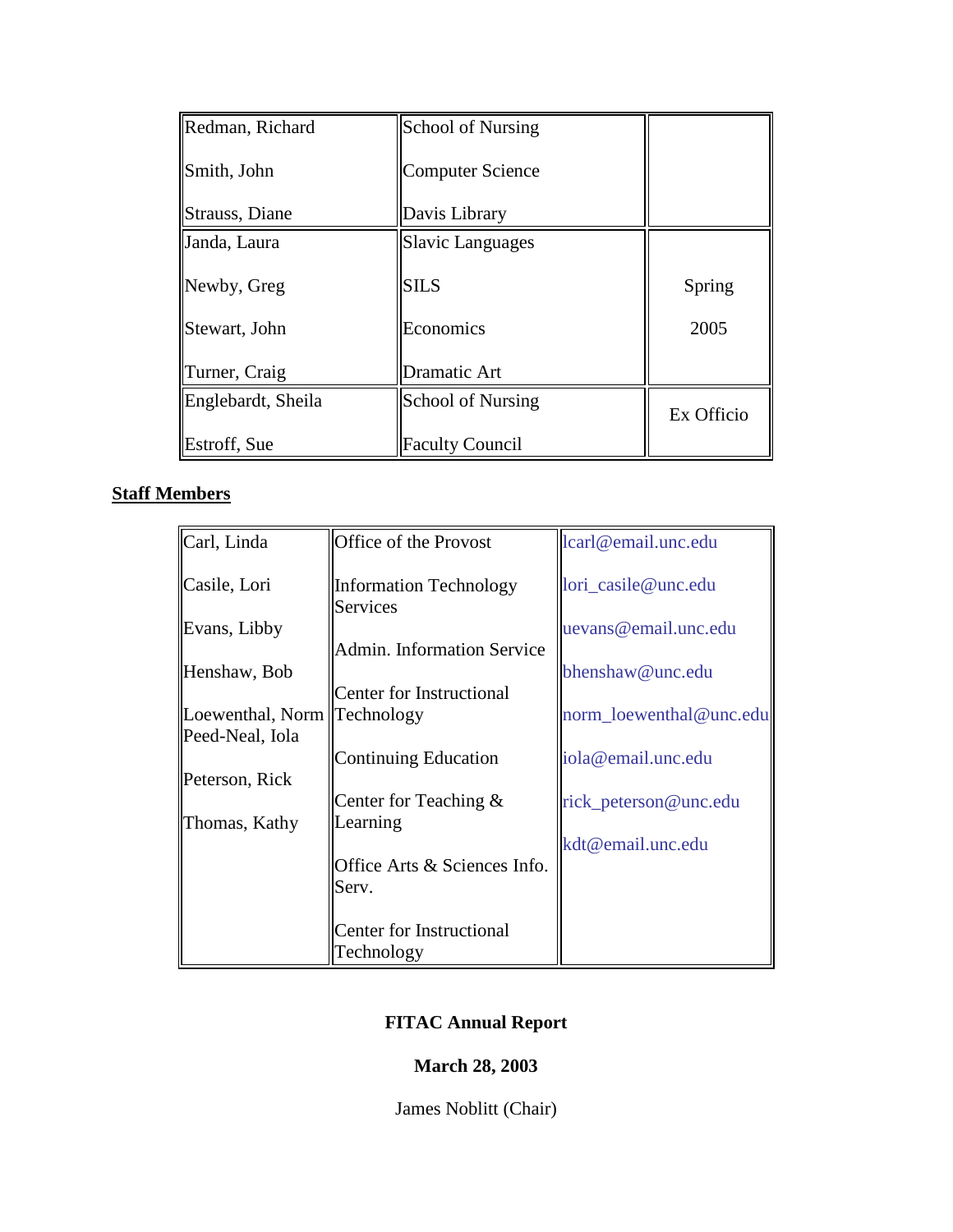During its fourth year as a committee of the Faculty Council, FITAC activities were greatly influenced by 1) University-wide funding cuts and 2) the departure in 2002 of the Vice Chancellor for Information Technology. The Committee generally met twice a month during the fall and spring semesters to address a variety of issues and projects related to the educational uses of Information and Communication Technology (IT) on this campus.

# **I. Continuing Activities**

- 1. *FITAC Resolution to the Faculty Council, Spring 2002*
- a. The first part of the Resolution called for the Executive Vice Chancellor and Provost to "revise, or create, University statement(s) regarding teaching such that the University promotes both excellence and innovation in teaching, which may include the use of information and communication technology." A committee was formed, comprised of the Chair of FITAC, Chair of the Faculty Council, and President of the Academy of Distinguished Teaching Scholars, with the charge of submitting a draft statement to the Executive Vice Chancellor and Provost.

*Status: The draft statement, guided by recommendations from the ADTS, Center for Teaching and Learning, and Center for Instructional Technology, is attached as Appendix A.*

- b. The second part of the Resolution calls upon the Executive Vice Chancellor and Provost to "establish an Information Technology Strategic Planning Council with substantial faculty representation which will, in collaboration with Faculty Council, develop a strategic plan for information and communication technology covering policy, infrastructure, application, adoption, and fund-raising priorities." *Status: Action on this plan has been delayed awaiting the appointment of a new Vice Chancellor for IT.*
- c. The final portion of the Resolution calls upon the Executive Vice Chancellor and Provost, "in consultation with the Information Technology Strategic Planning Council and FITAC, to continue the successful faculty summer workshops and grants that promote excellence in teaching and learning through innovative applications of information technology." *Status: FITAC assumed responsibility for establishing the guidelines, criteria for evaluation, and announcement of proposals to support curricular innovation using new technology. Announcements of winners of the competition were made in late March 2002 under what was to have been the final year of grants under the initial support from IBM. The budget crisis of 2002 required the Provost to rescind these grants. FITAC wrote the Provost (Fall 2002) inquiring whether special funds could be located to continue the program, fearing momentum for the program would be lost, including mechanisms for proposal review and program maintenance. No funds were located, but the issue is mentioned as a concern in the current draft of the Academic Plan.*

## *2. KnowledgeFoundary* (formerly *KnowledgeWorks)*

The publication of "e-books" to develop materials for undergraduate education received unanimous endorsement from FITAC in December of 2000.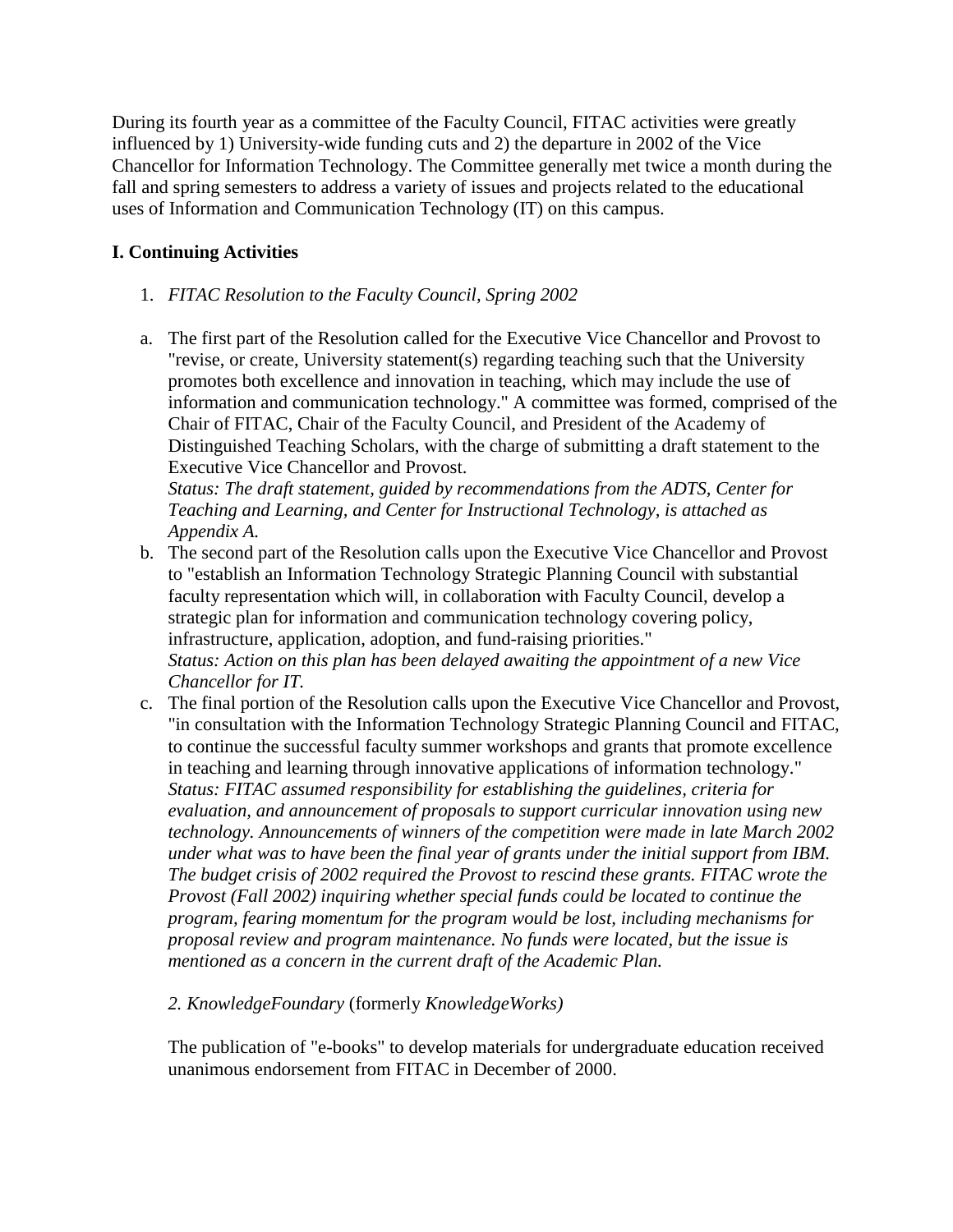*Status: Initiative for the project has shifted from FITAC to the Vice Chancellor for IT, and Professor Bollenbacher (Department of Biology) has been appointed as Director.*

#### *3. Support for a Laptop Option under The Carolina Computing Initiative* (CCI)

FITAC explored the desirability of including the option for faculty of selecting between a desktop and laptop as the replacement cycle for CCI machines proceeds. The option is designed to allow the use of laptops for in-class instruction.

*Status: Provost Shelton responded supportively, but indicated that any decision on the issue would have to be addressed within the constraints of the University's overall fiscal situation.*

#### *4. UNC Digital Library Services*

During the first year of the UNC/IBM Curricular Innovation Grants in 1999, FITAC funded a planning grant for a digital library project. This decision was based on the belief the University needed to begin shifting departmental media (images, audio, video, etc.) databases toward a common infrastructure that would facilitate resource sharing across disciplines and institutions. More than twenty courses in six departments are piloting first-generation digital library, and at least fifteen departmental collections will be placed in the new digital library system by the end of this summer.

*Status: FITAC will continue to play an advisory role for this project until an alternative governance structure is created. Additional information on the project is available online at:* http://www.unc.edu/projects/diglib/

#### *5. Technology in Context Consortium*:

FITAC continued to coordinate the "Technology in Context Consortium." This Consortium was created to include as many service organizations and providers for new technology across campus as possible. This resulted in a website (COMPASS; www.unc.edu/faculty/tic) that identifies providers, access, and services. This website is continually updated and is designed to provide "one-stop shopping" for the University community. The University of North Carolina Teaching and Learning with Technology Collaborative (TLTC) provides vision and shared resources in support of TLT programs and initiatives on the sixteen UNC campuses. The TLTC actively explores collaborative opportunities and assists in identifying and implementing best practices, common services and shared resources. The TLTC recently completed a Strategic Plan and an Operating Plan for 2002-2005. (See

http://www.unctlt.org/tlt/news/news.cfm)

*Status: FITAC will continue to review this effort and provide feedback and direction for a more comprehensive strategy to facilitate professional development.*

## **II. New Initiatives**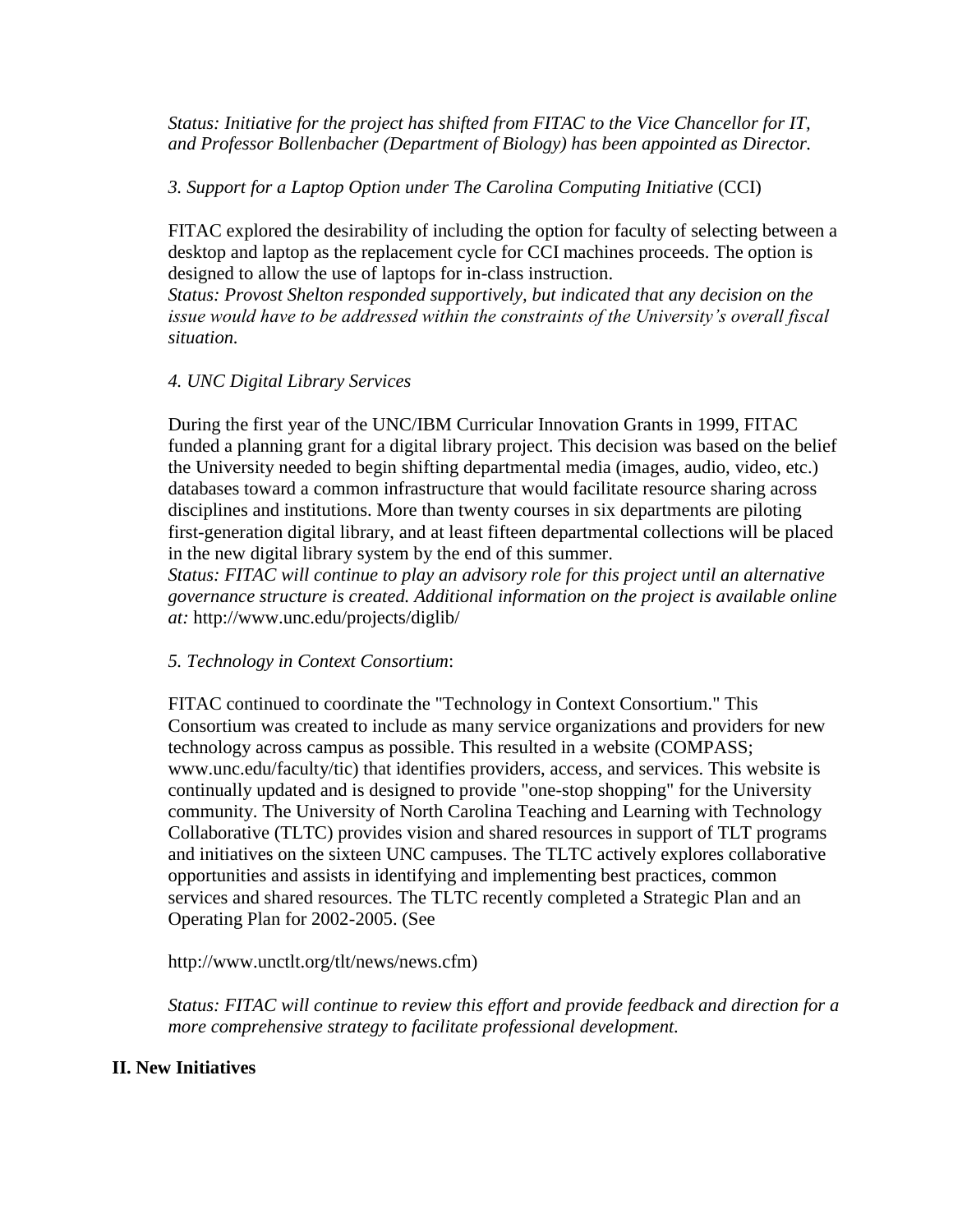The committee has focused this year on a better understanding of the current educational uses of IT at UNC. Each meeting of the committee has featured an informational presentation by faculty or staff. These demonstrations led to a discussion of what innovations were needed to optimize the educational uses of IT on and off campus.

# 1. *Sampler of IT use by Departments*

The following list of activities by various disciplines or programs and is intended to be illustrative of individual initiatives for the use of IT for teaching and learning. The list is a sample and is not intended to be exhaustive.

a. **Music** (Jocelyn Neal): *History of Country Music Course*

An online course site integrates music files, lyrics, images with homework assignments. Long-term future of collection is with Digital Library Services, which will facilitate sharing across departments.

*Student impact:* This approach breaks down physical barriers to media. Student writing assignments improved when shared with classmates.

b. **Romance Languages** (Jim Noblitt): *Foreign Language Resource Center Music & Oral Texts Database*

An online database integrates music, lyrics, translations and images in an easy-to-use interface for classroom or individual use.

*Student impact:* Language students have access to primary sources illustrating international cultural themes.

c. **English** (Daniel Anderson): *Business Writing* Print literacy is repurposed for use in other media by giving students access to digital media production tools for online and face-to-face learning. *Student impact:* Emphasis on the use of both text and video content in projects allows students to explore possibilities of the digital communication media.

#### d. **Academic Affairs Library** (Diane Strauss): *Library Resource Tutorials* Tutorials were demonstrated on library resources for understanding plagiarism, copyright, information evaluation, library research, and citing information. *Student impact:* The lessons can be used across different courses and curricula.

## e. **Computer Science** (John Smith): *Introduction to Web Programming* Topics are supported by online lessons, structured so that students can link to documentation and software relevant to the course. *Student impact*: Students can run code snippets from within site and work at their own pace.

f. **Health Sciences Library** (Wallace McLendon): *Institutional Digital Repositories* Current journal system is not sustainable, and is no longer an issue that just impacts libraries. Math, Physics, and Molecular Biology have been early adopters because research in science tends to be more sensitive to timely data. Alternative non-profit models for online publication are emerging, but tenure and promotion systems continue to reward publications in print.

*Student impact*: Primary journals are often an arm of the discipline's professional organization, which shapes faculty development and teaching strategies.

g. **Economics** (John Stewart): *Introductory Economics* IT allows the use of computer-based graphics programs to present graphs, numbers, etc.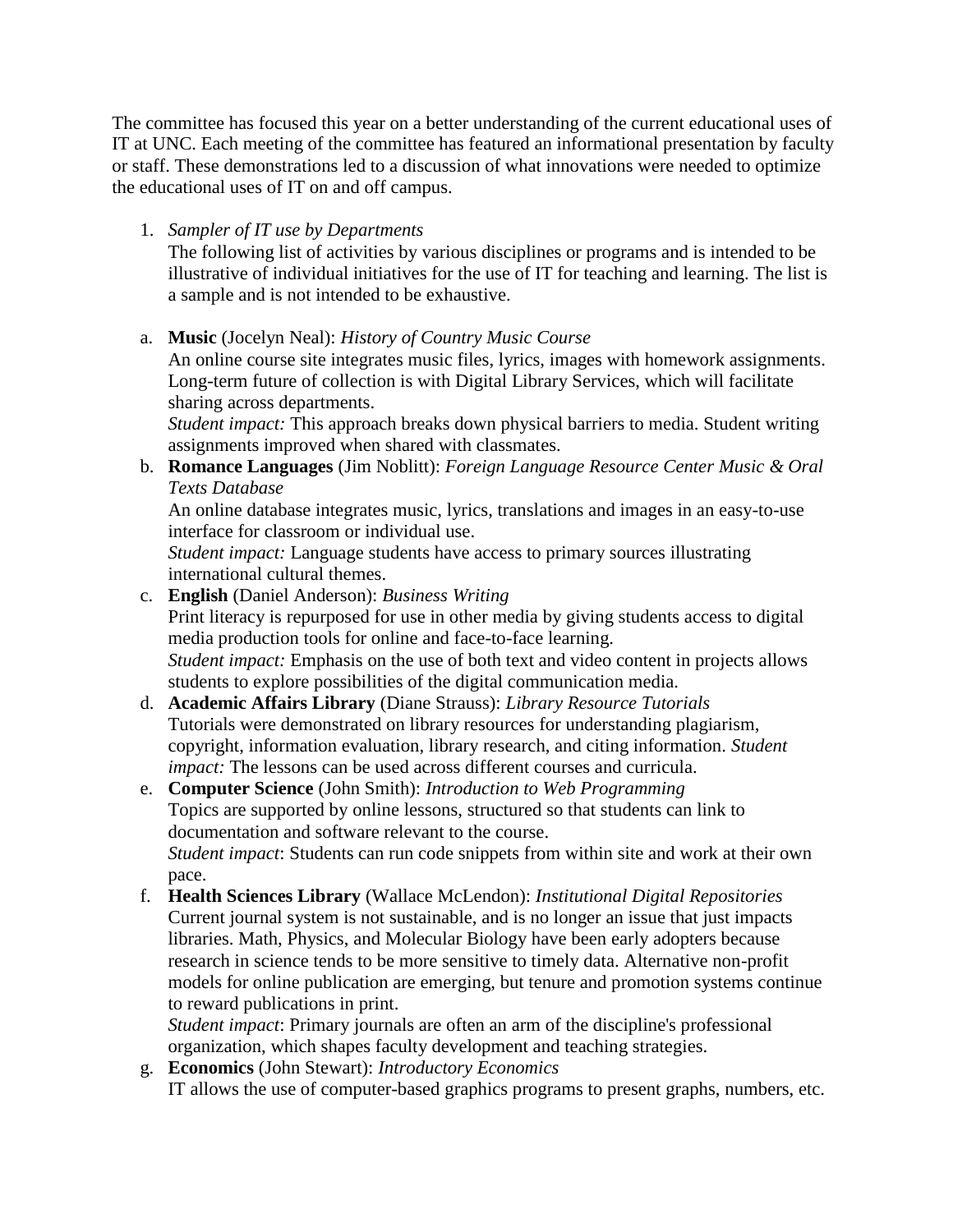Web pages are used primarily to make course materials and practice exams available to students outside of class.

*Student impact:* Class experience puts content in context as instructor clarifies key points and reviews practice exams.

h. **Biology** (Skip Bollenbacher): *Partnership for Minority Advancement in the Biomolecular Sciences (PMABS)*

IT is used to facilitate course management tasks like document dissemination and linking to current research articles, which are used as the basis for discussion of key concepts. The website also assists by managing writing assignments, special vocabulary lists, sample exams, and a topical link library.

*Student impact:* The technology links students and instructors among UNC-Chapel Hill and seven of the NC's historically minority universities, enabling them to share curricula across institutions and thus better prepare students to compete in advanced courses.

#### *2) Information Literacy*

FITAC was especially interested in gaining student input for the issue of information literacy and consequently sought representation from the Student Government Technology Council at the suggestion of ITS representative Lori Casile.

a) Tommy Mann, representing Student Government Technology Council, supports a required for-credit course on technology skills. Most students welcome the use of technology inside or outside the classroom. However, faculty use is inconsistent; as not all faculty have baseline technology skills. He notes that a large percentage of student research is conducted online.

b) Student representative James Lee and Greg Newby (I&LS) led a discussion on a [proposal](http://www.unc.edu/faculty/faccoun/ITcourse_proposal1.doc) prepared by the Student Government Information and Technology Committee to include a technology competency course in the first-year undergraduate curriculum. The proposed course would consist of three major components: Building Blocks (technical concepts and application use), Information Retrieval and Resources, and Ethics.

*Discussion*: Students currently get redundant IT instruction in various courses, thus it may be efficient to move content to a single course requirement. But a requirement raises issues:

> Include all students (e.g., distance ed)? Is student body ready to accept yet another course requirement? How can students place out, and how would you evaluate students' information ethics? Faculty currently have full accountability for the integration of skills into the curriculum. Does this relieve them of this responsibility?

*Comment*: *UNC's leadership in infrastructure (CCI) needs to be matched with information literacy, but pointing students to self-paced modules would be more feasible during a time when resources are so stretched.* (*See II.1.d above.)*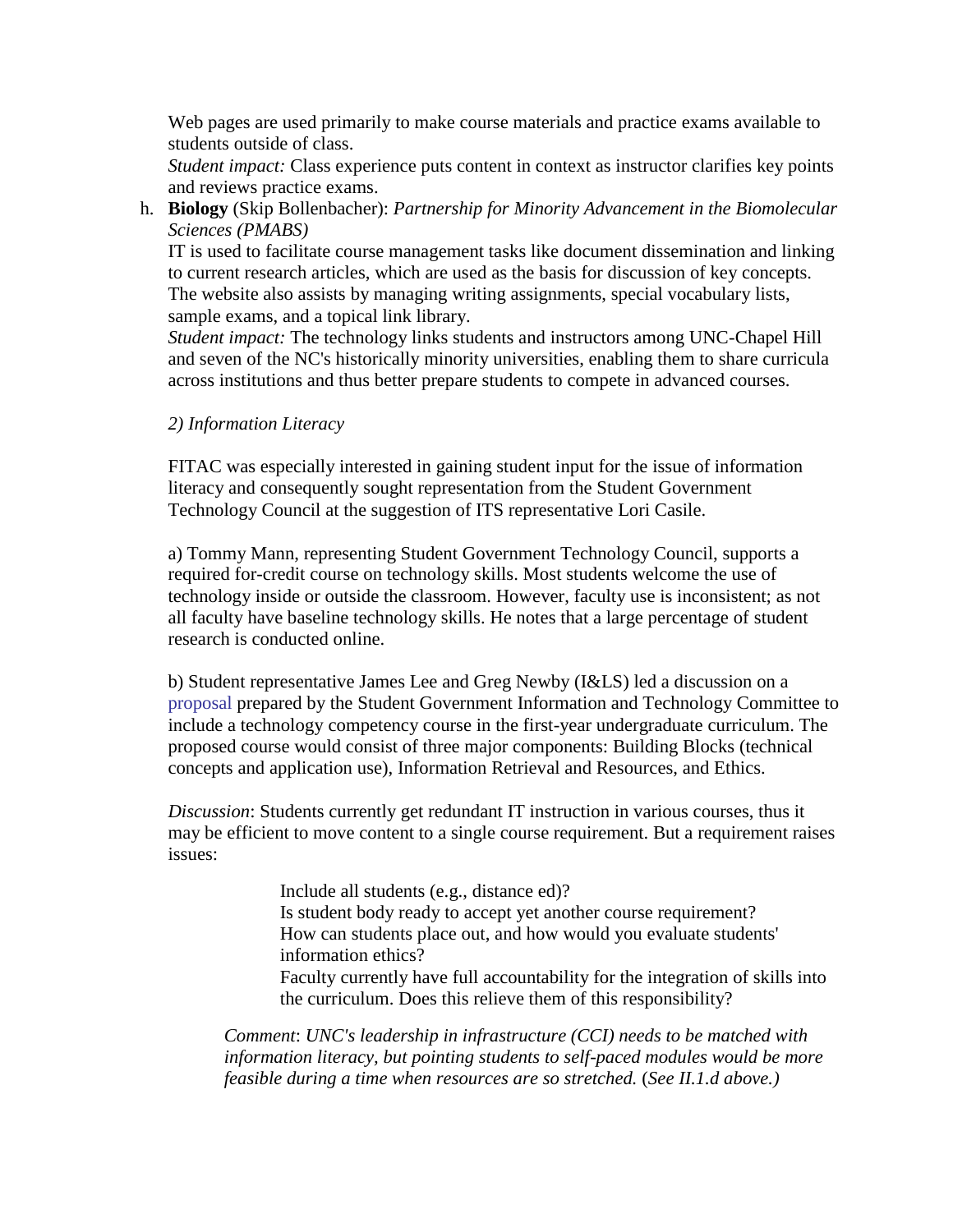#### *3) IT Infrastructure and Administrative Issues*

□ **a) Search for new VC for Computing.** The committee responded to a request from Sue Estroff for FITAC input on desiderata for the University's CIO. Opinions from faculty and staff were summarized and forwarded to Estroff and Provost Shelton.

 **b)The Academic Plan.** The Academic Planning Task Force draft proposal was studied by FITAC, and suggestions for improvement were summarized. The FITAC recommendations were forwarded to Deans Gless and Allred as well as the Provost. FITAC members Noblitt and Bollenbacher met with the Deans to discuss wording of the Academic Plan that affected educational uses of IT.

 **c) New security policies for IT.** John Oberlin, Jeanne Smythe, and Jim Gogan (ITS) reported on IT new security policies required by new, state-mandated security audit. The auditor now has authority to take away campus budget flexibility (not just for IT). There will be two major policy changes: 1) regular update of ONYEN passwords and 2) new wireless network configuration requirements. Passwords will begin expiring January 20 on a staggered schedule, and will expire again every ninety days. ITS is implementing an online system that will allow users to reset password themselves in case they forget. New tools will allow departmental and other non-ONYEN systems to synchronize with the ONYEN account. Wireless cards and access points must be reconfigured to support the required encryption protocol (WEP). Will likely move toward a standards-based wireless security when it becomes available. WEP is short-term solution.

 **d) New Course Retention Policy.** Jeanne Smythe (ITS) sought FITAC input in drafting a new policy for retaining course websites. She noted that some faculty members are not aware that course syllabi are public records. Records Office was eliminated in the budget cuts. In the past, department chair bore responsibility to retain records of course documents. Maximum statute of limitations on how long course documents should be kept is two years. Four years would be conservative guideline. Some instructors may need to delete portions of old course websites (e.g., exam keys) before the statute of limitations. Legal Counsel will have to consider on a case-by-case basis. In a follow-up meeting Jeane Smythe and Libby Evans (ITS) pointed out that ITS would adopt a general policy, but there may be some instructional content that is difficult to track (e.g. discussion forums). Thus it is difficult for ITS to know when term of limitations begins. Some instructors may need to delete portions of old course websites (e.g., exam keys) before the statute of limitations. Legal Counsel will have to consider on a case-bycase basis. Response from Legal Counsel still pending. ITS needs clear direction on parameters, exceptions, etc. Comments should be sent to jeanne\_smythe@unc.edu or cit@unc.edu.

 **e) New Classroom Podium Design.** Rick Peterson (OASIS) sought input for the next generation of podia for classrooms outfitted with multimedia technologies. Committee members opted for as many rooms as could be economically accommodated, stressing the need for flexibility of design for a variety of conventional and multimedia presentation styles.

 **f) Accessible Electronic Content**. Linda Carl (Continuing Education) and Bob Henshaw (CIT) briefed the committee on the University's Web Accessibility Policy and Initiatives. New policy announced last fall to strengthen University's readiness to accommodate students with disabilities. Anticipated increase in distance education enrollments is driving policy, since it is difficult for Department of Disability Services to act as intermediary for remote students.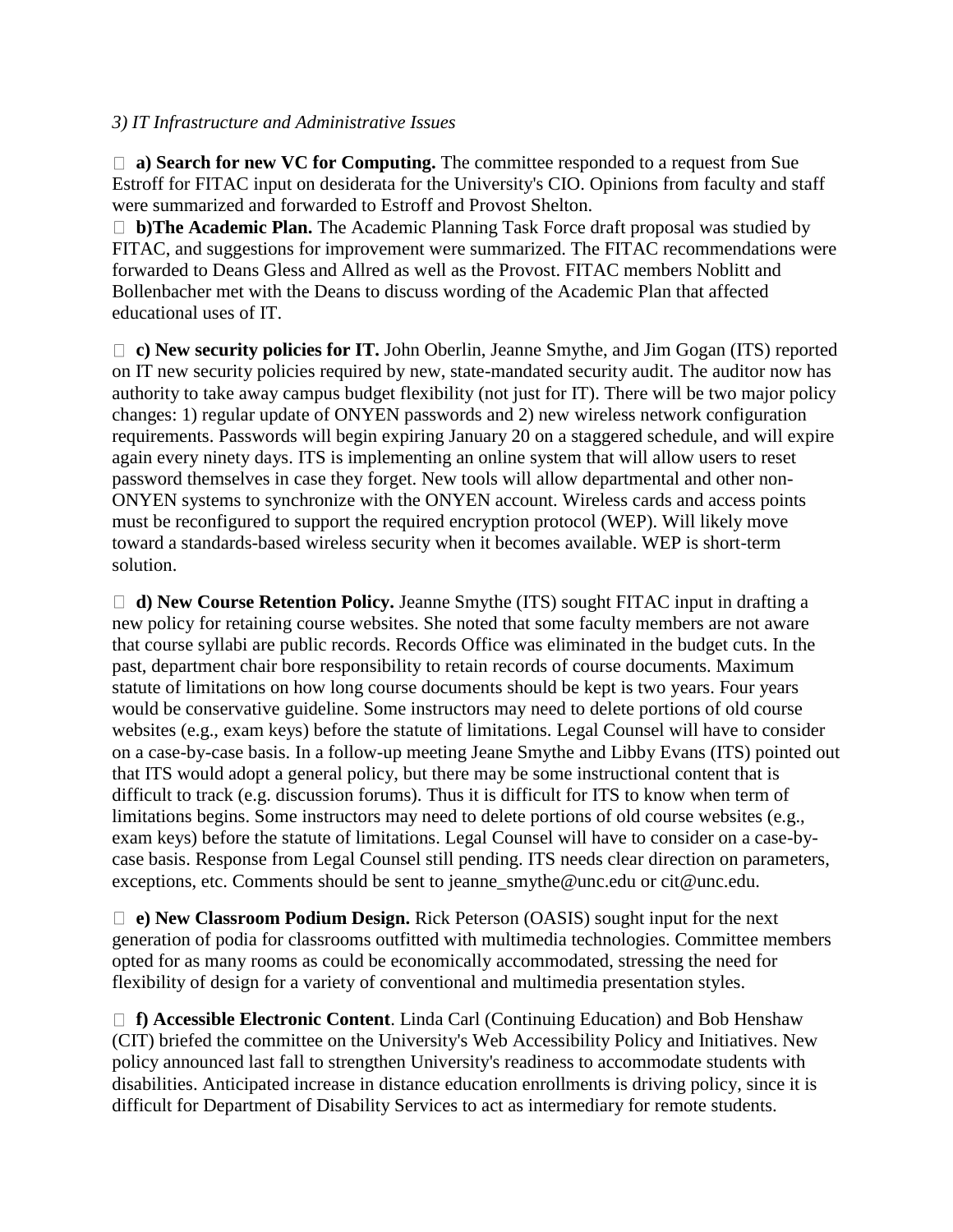*Comment: FITAC will study implications and consider how new policy should be presented to Faculty Council.*

## **III. The FITAC Agenda: Priorities**

The committee's focus for the rest of this academic year will be on direction, assessment, and support for the intelligent educational uses of IT. Our priorities are as follows:

#### 1. **Advisory Committee for Vice Chancellor for IT**

The committee continues to support faculty representation for IT resource allocation. Our recommendation for an Advisory Committee for the new Vice Chancellor has been communicated to the Provost and to the search committee, now meeting. We feel that governance structures relating the Academic Plan to the IT infrastructure may be profitably reviewed at this time.

#### 2. **Funding to Reinstate Innovation Grants Program.**

The committee continues to support a grant program for funding intelligent and innovative uses of IT for research, teaching, and learning. We are particularly concerned that the infrastructure created to generate, evaluate, fund, and support initiatives will fall into neglect. Thus the mention of this program in the Academic Plan is particularly welcome. We note that having to cancel the awards announced last year have created a negative impact on faculty morale. FITAC will investigate the possibilities of funding from the private sector as an interim measure.

#### 3. **Academic Incentives for Scholarly Uses of IT**

The committee continues to support a policy of academic reward for scholarship and teaching that requires the digital medium for its proper realization. We recognize that quality assurance is a function best performed at the at departmental level, and that discipline specialists with an understanding of the new medium will be needed to oversee the meaningful use of IT on this campus.

## 4. **Assessment of IT Use on Campus**

The committee will continue to sample actual uses of IT for educational purposes on this campus. Our intent is to create an Internet resource that allows faculty and staff to understand how the design of content and IT infrastructure are may be optimized for meaningful access to educational material.

## **Appendix A**

#### Teaching Statement

## Final Draft - **Spring 2002**

The University of North Carolina at Chapel Hill exists to teach students at all levels in an environment of exploration, free inquiry, and personal responsibility. To accomplish this goal, we are committed to providing high-quality undergraduate, graduate, and professional instruction to future generations of scholars, educators, professionals, and informed global citizens prepared to succeed in an increasingly complex and inter-connected world. Our instructional tools include service-teaching and learning, pioneering cross-discipline approaches, undergraduate research